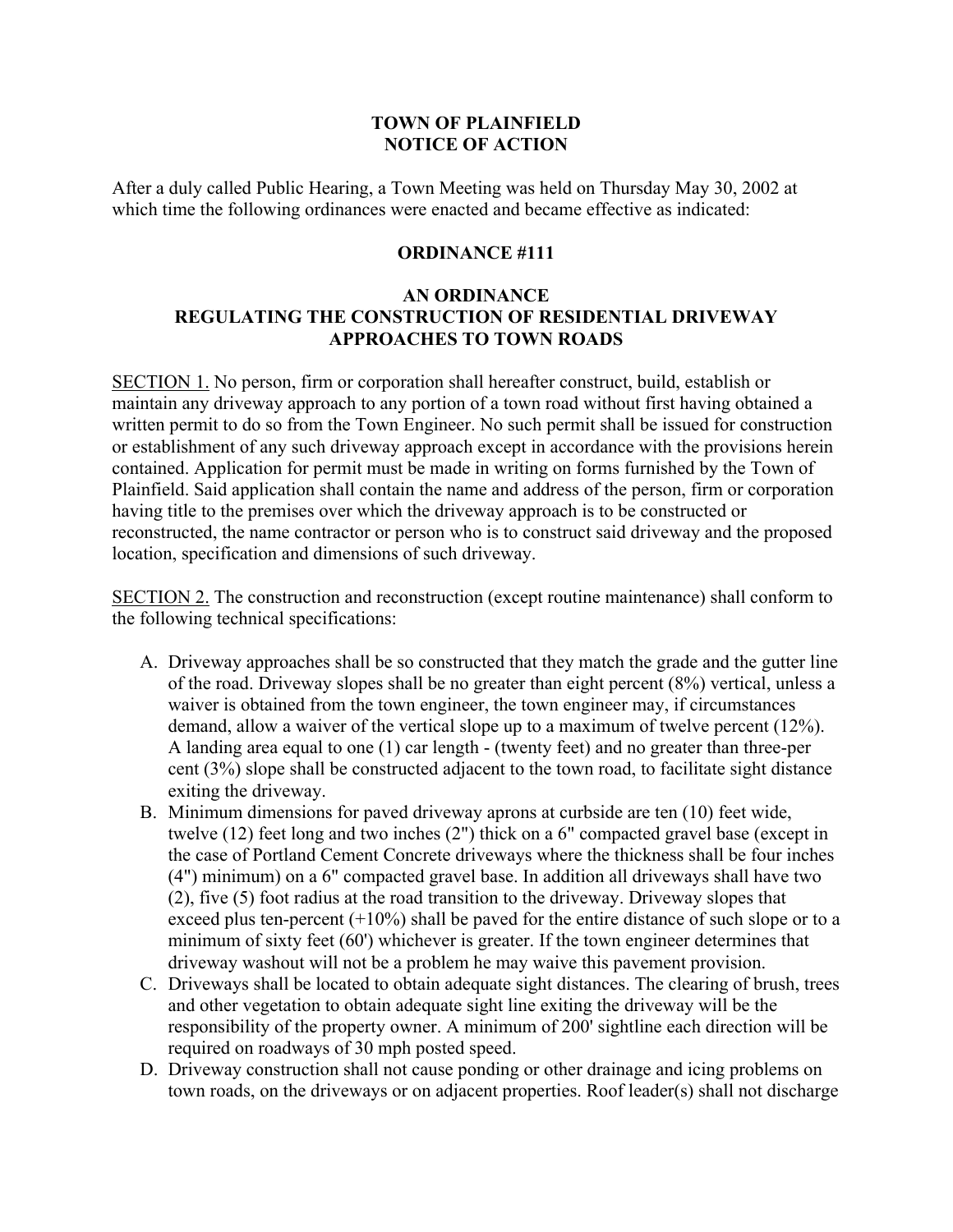directly on the driveway where the driveway slopes towards the road. A pipe under the driveway lateral to the roadway may be required to allow for free passage of roadway drainage.

SECTION 3. The Town Engineer shall from time to time inspect the construction or reconstruction of such driveway approach and shall have authority to revoke the permit in the event that said construction or reconstruction does not conform to the requirements of Section 2.

SECTION 4 There shall be a fee for issuing the permit. Such fee shall be set and revised by the Board of Selectmen from time to time.

SECTION 5. All persons performing work on permitted driveways shall provide the Town with a \$2,000, surety bond for each driveway or cash bond in the amount of \$400.00 for each driveway. A \$5,000 bond, however, shall suffice for multiple driveway construction.

SECTION 6. Any violation of this ordinance shall be punishable by a fine of not more than \$100.00 for each day for failure to comply with the provisions hereof.

SECTION 7. The town engineer, or a person appointed by the Board of Selectmen, shall be responsible for the enforcement of this ordinance. On notification that a nonconforming driveway has been constructed the owner will have 30 days to correct the violation. Failure to correct the violation will result in forfeiture of bond or portion of bond required to correct the violation by town personnel or a town hired contractor. A certificate of occupancy will not be issued until the provisions of the driveway ordinance have been satisfied. Failure to correct an ordinance violation on an existing driveway constructed after adoption of this ordinance will result in a \$100 fine for failure to comply. Each day of violation shall constitute a separate violation of this ordinance. The property owner will receive a notice by mail and a grace period of 45 days to correct the violation before any fine would be imposed.

SECTION 8. Should any court of competent jurisdiction declare any section, clause or provision of this ordinance to be invalid, such decision shall affect only such section, clause or provision so declared unconstitutional and shall not affect any other section, clause or provision of this ordinance.

This ordinance shall become effective on passage.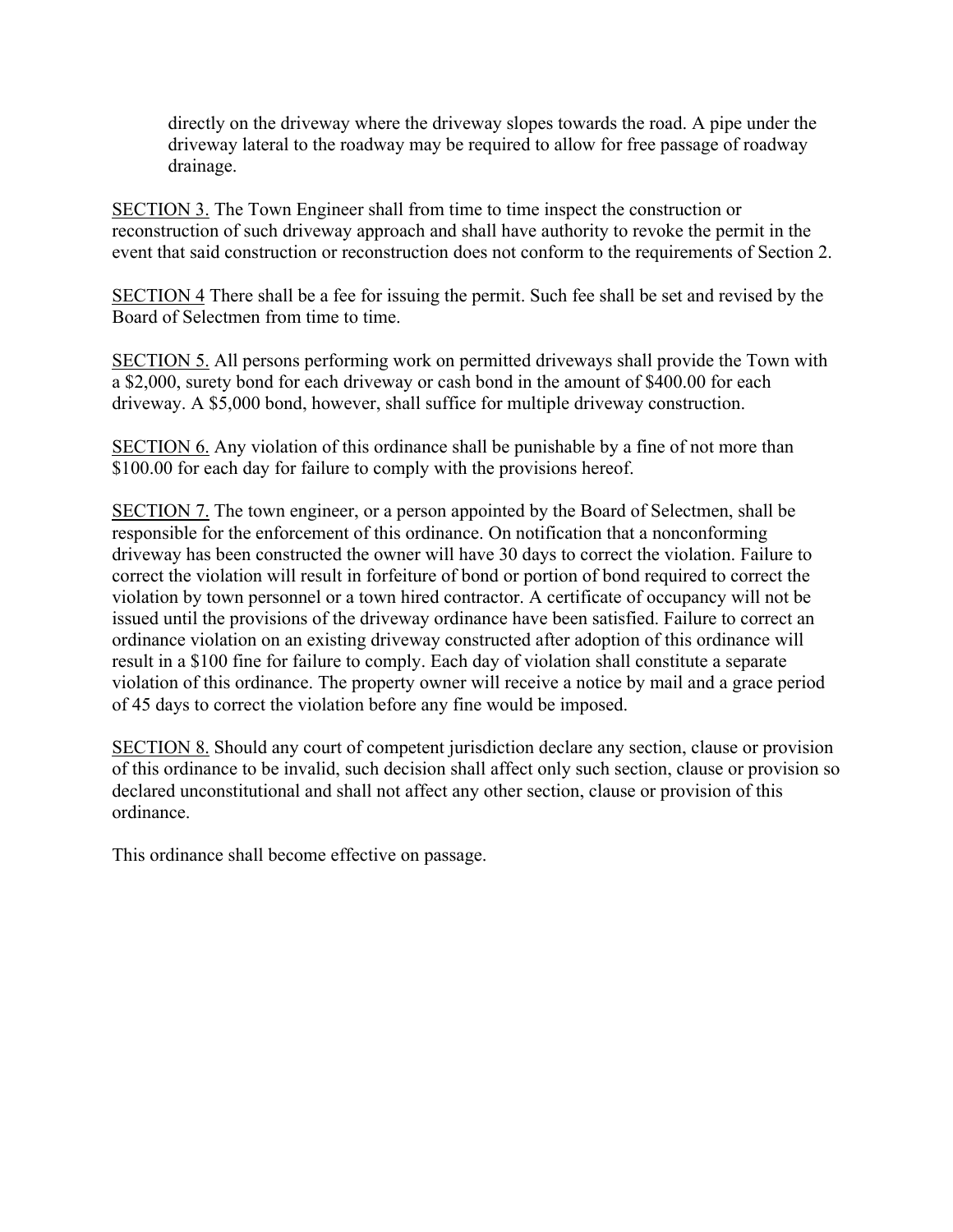## **A REVISION OF TOWN OF PLAINFIELD ORDINANCE NO. 111 REGULATING THE CONSTRUCTION OF RESIDENTIAL DRIVEWAY APPROACHES TO TOWN ROADS WITHIN THE TOWN OF PLAINFIELD**

SECTION 1. No person, firm or corporation shall hereafter construct, build, establish or maintain any driveway approach to any portion of a town road without first having obtained a written permit to do so from the Town Engineer. No such permit shall be issued for construction or establishment of any such driveway approach except in accordance with the provisions herein contained. Application for permit must be made in writing on forms furnished by the Town of Plainfield. Said application shall contain the name and address of the person, firm or corporation having title to the premises over which the driveway approach is to be constructed or reconstructed, the name of the contractor or person who is to construct said driveway and the proposed location, specification and dimensions of such driveway.

SECTION 2. The construction and reconstruction (except routine maintenance) shall conform to the following technical specifications:

- A. Driveway approaches shall be so constructed that they match the grade and the gutter line of the road. Driveway slopes shall be no greater than eight percent (8%) vertical, unless a waiver is obtained from the Town Engineer. The Town Engineer may, if circumstances demand, allow a waiver of the vertical slope up to a maximum of fifteen percent (15%). A landing area equal to one (1) car length - (twenty feet) and no greater than three-per cent (3%) slope shall be constructed adjacent to the town road, to facilitate sight distance exiting the driveway.
- B. Minimum dimensions for paved driveway aprons at curbside are ten (10) feet wide, twelve (12) feet long and two inches (2") thick on a 6" compacted gravel base (except in the case of Portland Cement Concrete driveways where the thickness shall be four inches (4") minimum) on a 6" compacted gravel base. In addition all driveways shall have two (2), five (5) foot radius at the road transition to the driveway. Driveway slopes that exceed eight-percent (8%) shall be paved for the entire distance of such slope. If the town engineer determines that driveway washout will not be a problem he may waive this pavement provision.
- C. Driveways shall be located to obtain adequate sight distances. The clearing of brush, trees and other vegetation to obtain adequate sight line exiting the driveway will be the responsibility of the property owner. A minimum of 200' sightline each direction will be required on roadways of 30 mph posted speed. At the discretion of the Town Engineer, the applicant may be required to provide a sight line demonstration.
- D. Driveway construction shall not cause ponding or other drainage and icing problems on town roads, on the driveways and on adjacent properties. Roof leader(s) shall not discharge directly on the driveway where the driveway slopes towards the road. A pipe under the driveway lateral to the roadway may be required to allow for free passage of roadway drainage.